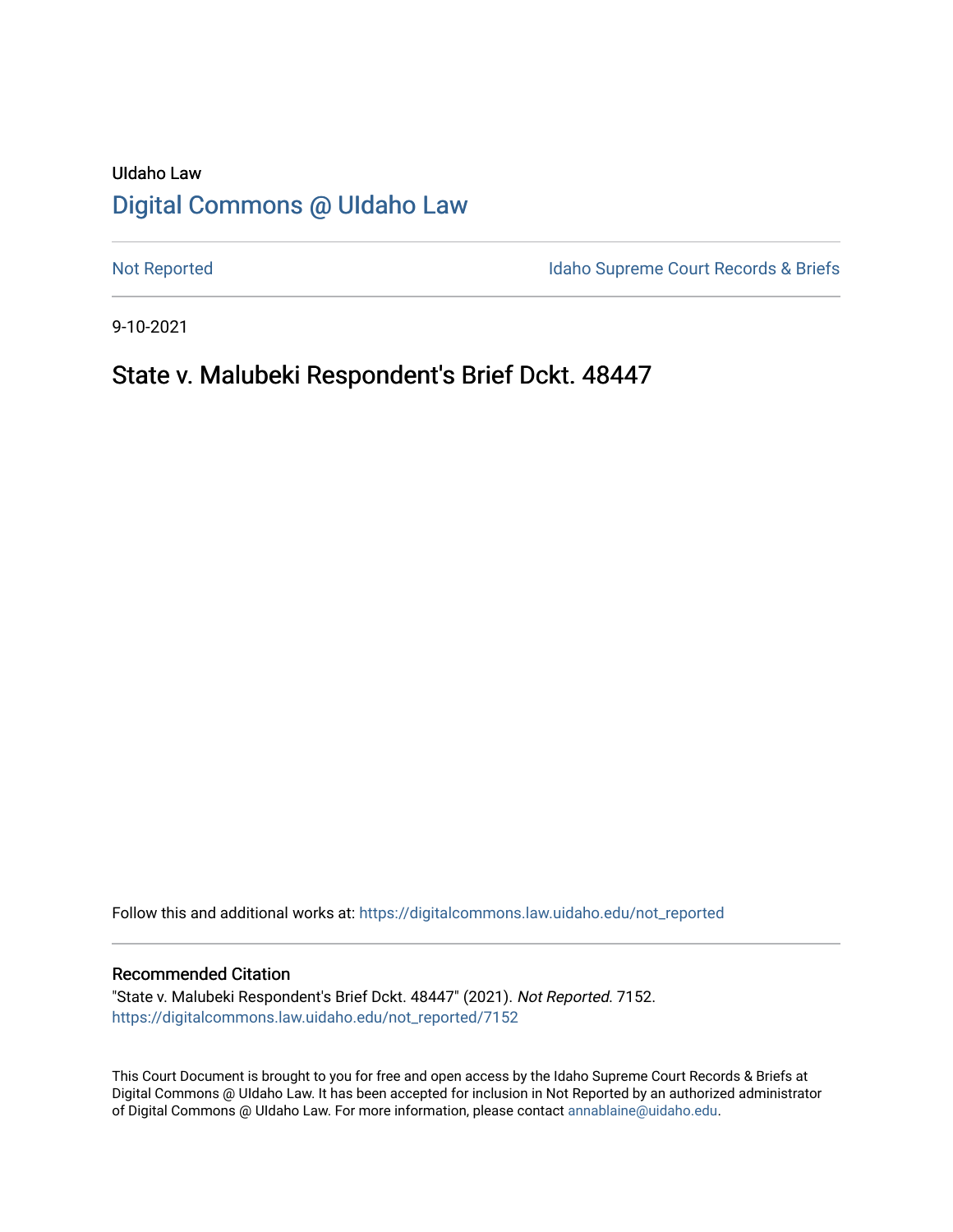Electronically Filed 6/10/2021 10:32 AM Idaho Supreme Court Melanie Gagnepain, Clerk of the Court By: Brad Thies, Deputy Clerk

LAWRENCE G. WASDEN Attorney General State of Idaho

BRIAN P. KANE Chief Deputy Attorney General

JENNIFER JENSEN Deputy Attorney General P. O. Box 83720 Boise, Idaho 83720-0010 (208) 334-4534 E-mail: ecf@ag.idaho.gov

### IN THE SUPREME COURT OF THE STATE OF IDAHO

| STATE OF IDAHO,       |                                |
|-----------------------|--------------------------------|
|                       | NOS. 48447-2020 & 48448-2020   |
| Plaintiff-Respondent, |                                |
|                       | Ada County Case Nos.           |
| V.                    | CR01-17-6225 & CR-FE-2016-2412 |
|                       |                                |
| ELIE MALUBEKI,        |                                |
|                       |                                |
| Defendant-Appellant.  | <b>RESPONDENT'S BRIEF</b>      |
|                       |                                |

Has Elie Malubeki failed to show that the district court abused its discretion when it revoked Malubeki's probation and declined to commute his sentence to time served?

### ARGUMENT

# Malubeki Has Failed To Show That The District Court Abused Its Discretion

A. Introduction

On or about September 6, 2015, Malubeki and two other individuals used stolen credit cards to make purchases at retail stores and restaurants. (Conf. Docs. 48448, pp. 172-73.) The state charged Malubeki with (1) burglary in violation of Idaho Code § 18-1401, (2) grand theft by possession of stolen property in violation of Idaho Code §§ 18-2403(4), 18-2407(1), and 18-2409;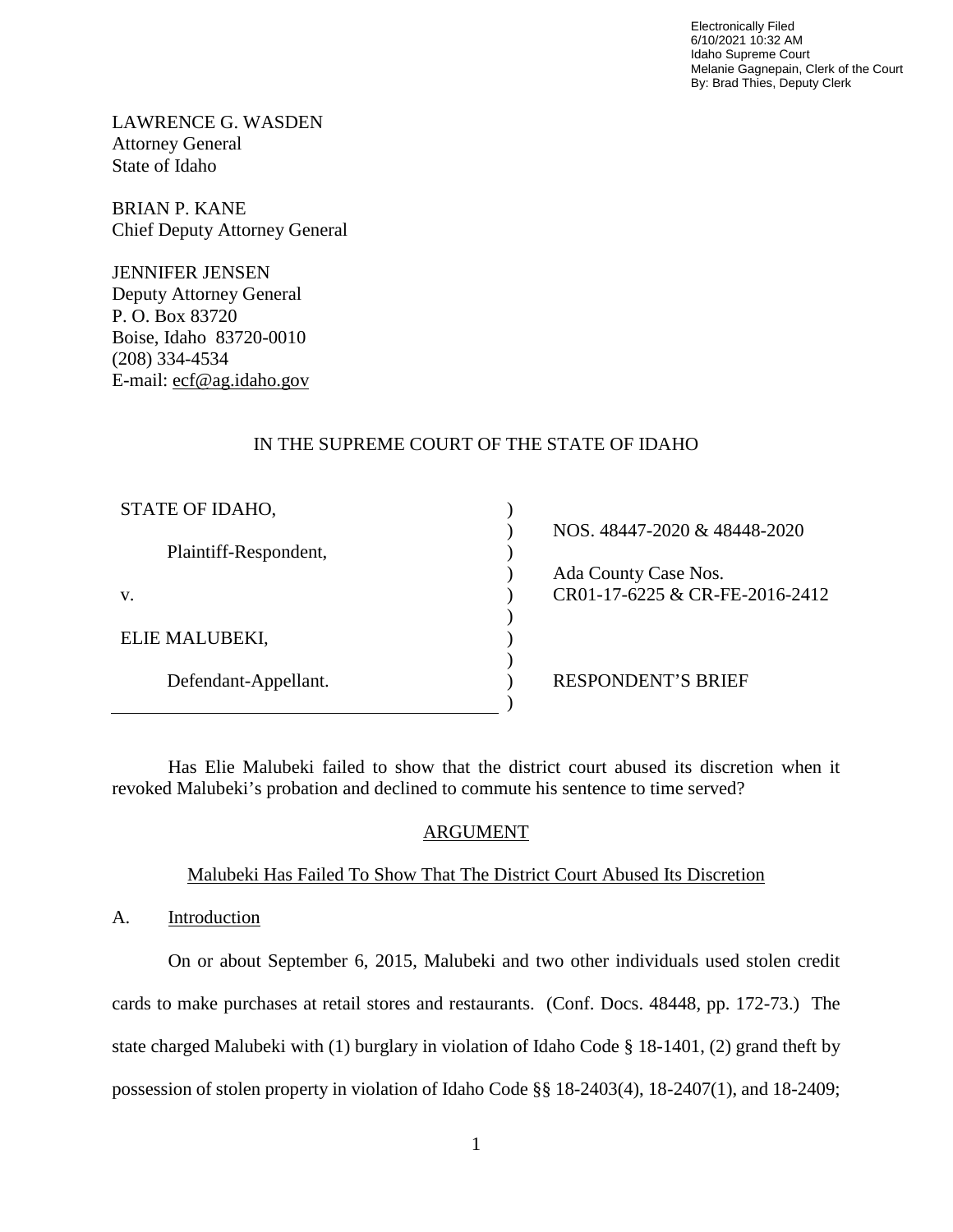and (3) criminal possession of a financial transaction card in violation of Idaho Code §§ 18-3125, 18-3128. (R. 48448, pp. 58-59.) Malubeki pled guilty to burglary. (R. 48448, p. 89.)

At some point between November 15, 2016 and December 13, 2016, Malubeki stole several pieces of jewelry from his girlfriend's grandmother and pawned them. (Conf. Docs. 48447, pp. 5-6.) The state charged Malubeki with (1) grand theft in violation of Idaho Code §§ 18- 2403(1), 18-2407(1)(b), 18-2409; (2) burglary in violation of Idaho Code § 18-1401 arising from his transaction at Pawn 1 on Chinden Boulevard; and (3) burglary in violation of Idaho Code § 18-1401 arising from his transaction at Pawn 1 on Vista Avenue. (R. 48447, pp. 35-36.) Malubeki pled guilty to one count of burglary. (R. 48447, p. 52.)

During the pre-sentencing process, Malubeki's counsel moved for a mental evaluation, which the court ordered. (R. 48448, pp. 73-80.) The psychological evaluation stated that Malubeki appeared to suffer from Posttraumatic Stress Disorder ("PTSD") and that Malubeki reported having been diagnosed with Bipolar Disorder. (Conf. Docs. 48448, p. 203.) Malubeki also reported almost-daily marijuana and cocaine use and that he drank alcohol "heavily" on weekends. (Conf. Docs. 48448, p. 204.) The PSI included further mental health records, for the sentencing court's consideration. (Conf. Docs. 48448, pp. 154-59, 199-201.)

On October 6, 2017, the court sentenced Malubeki in both cases. (R. 48447, pp. 52-55; R. 48448, pp. 89-92.) The court imposed an eight-year sentence with two years determinate in each case, to run concurrently. (R. 48447, p. 53; R. 48448, p. 90.) The court retained jurisdiction in both cases so that Malubeki could participate in the rider program. (Id.)

On or about May 24, 2018, after Malubeki had completed his rider, the court suspended his sentences for eight years' probation. (R. 48447, pp. 59-60; R. 48448, pp. 96-97.)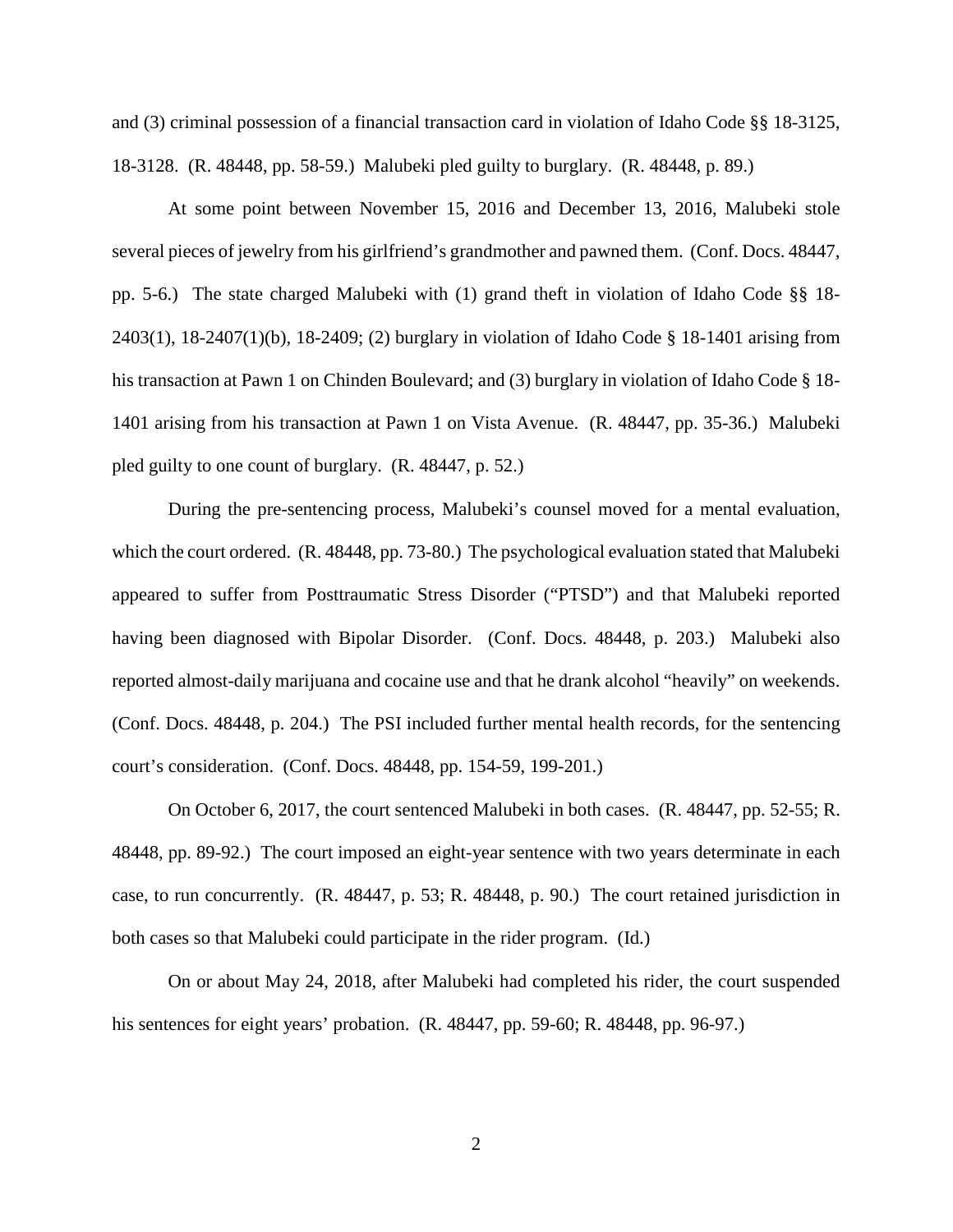On September 9, 2019, the state filed a motion for probation violation in each case (R. 48447, p. 76; R. 48448, p. 113), amending the motions to add further violations in succeeding months (see R. 48447, pp. 102-03, 113-14, 123-24; R. 48448, pp. 132-33, 142-43, 152-53.) The motions in each case arose from the same conduct: (1) absconding from supervision; (2) failing to pay court-ordered fines, fees, funds, surcharges and/or costs; (3) failing to pay court-ordered restitution; (4) committing the crime of misdemeanor disturbing the peace on September 27, 2019; (5) committing the crime of misdemeanor possession of a controlled substance on September 27, 2019; (6) committing the crime of grand theft on or about June 29, 2019; (7) committing the crime of grand theft on or about August 25, 2019; (8) committing the crime of grand theft on September 22, 2019; and (9) failing to pay the cost of supervision fee. (R. 48447, p. 124; R. 48448, p. 153.)

The court heard the motions in both cases concurrently on September 23, 2020. (9/23/20 Tr., p. 5, Ls. 4-12.) At the admit/deny hearing, Malubeki admitted to willfully committing grand theft on or about September 22, 2019, to which he had pled guilty in another criminal proceeding. (9/23/20 Tr., p. 10, Ls. 1-16, 20-23.)

At defense counsel's request, the court submitted a referral to mental health court. (9/23/20 Tr., p. 5, L. 24 – p. 6, L. 7; 11/18/20 Tr., p. 7, Ls. 20-23.) However, upon screening, "it was determined that [Malubeki was] not appropriate" for mental health court. (11/18/20 Tr., p. 7, Ls. 20-23.)

At the disposition hearing, after argument from counsel and a statement from Malubeki, the court revoked probation and imposed his sentences.  $(11/18/20 \text{ Tr}., p. 9, L. 8 - p. 16, L. 14.)$ In its orders in the two cases, the court specifically "recommend[ed] that the Idaho Department of Correction . . . allow the defendant to participate in the following programs: Mental Health Counseling for PTSD diagnosis [and] [a]ny other programming deemed appropriate by IDOC[.]"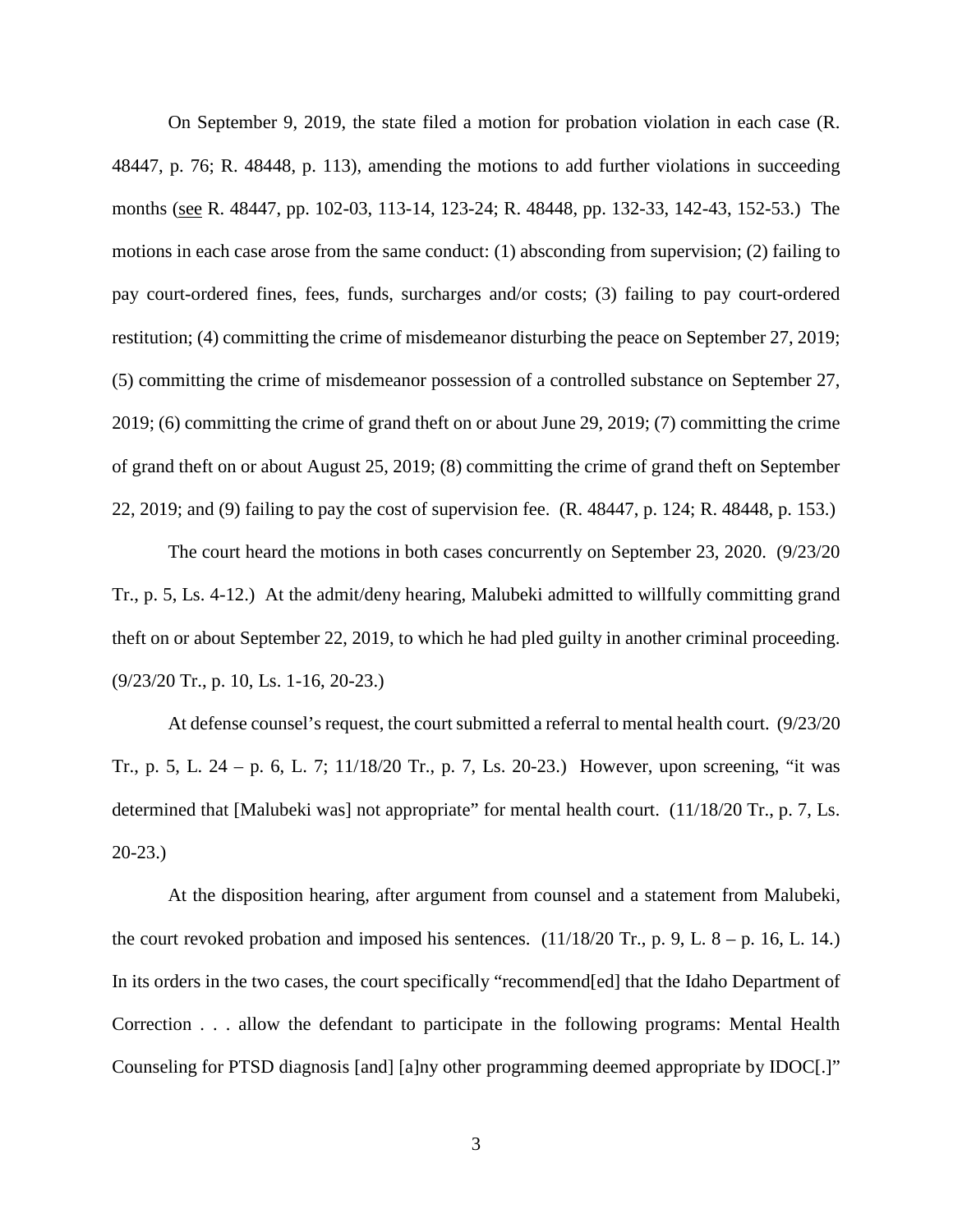(R. 48447, p. 140 (emphasis omitted); R. 48448, p. 163 (emphasis omitted).) Further, the court stated that it "strongly encourages Defendant to stay on any prescribed medications to help manage his PTSD diagnosis." (R. 48447, p. 140 (emphasis omitted); R. 48448, p. 163 (emphasis omitted).)

Malubeki timely appealed in each case. (See R. 48447, pp. 139-46; R. 48448, pp. 162-69.) The court consolidated his appeals. (R. 48447, p. 151.)

#### B. Standard Of Review

 $\overline{a}$ 

 "Review of a probation revocation proceeding involves a two-step analysis. First, it is determined whether the terms of probation have been violated. If they have, it is then determined whether the violation justifies revocation of the probation." State v. Garner, 161 Idaho 708, 710, 390 P.3d 434, 436 (2017) (citations omitted). As to the first step, a "court's finding that a violation has been proved will be upheld on appeal if there is substantial evidence in the record to support the finding." State v. Knutsen, 138 Idaho 918, 923, 71 P.3d 1065, 1070 (Ct. App. 2003) (citations omitted). "As to the second step, the decision whether to revoke a defendant's probation for a violation is within the discretion of the district court." Id. (citations omitted).<sup>[1](#page-4-0)</sup>

The court also reviews for abuse of discretion the district court's decision not to reduce a sentence upon revoking probation. See State v. Cornelison, 154 Idaho 793, 799, 302 P.3d 1066, 1072 (Ct. App. 2013) (applying abuse of discretion standard to a challenge to the district court's order declining to commute defendant's sentence to county jail time with work release).

In evaluating whether a lower court abused its discretion, the appellate court conducts a four-part inquiry, which asks "whether the trial court: (1) correctly perceived the issue as one of discretion; (2) acted within the outer boundaries of its discretion; (3) acted consistently with the

<span id="page-4-0"></span><sup>&</sup>lt;sup>1</sup> Malubeki admits that he violated the terms of his probation. (Appellant's brief, p. 5.) Accordingly, this Court need only consider the second step of the probation revocation review.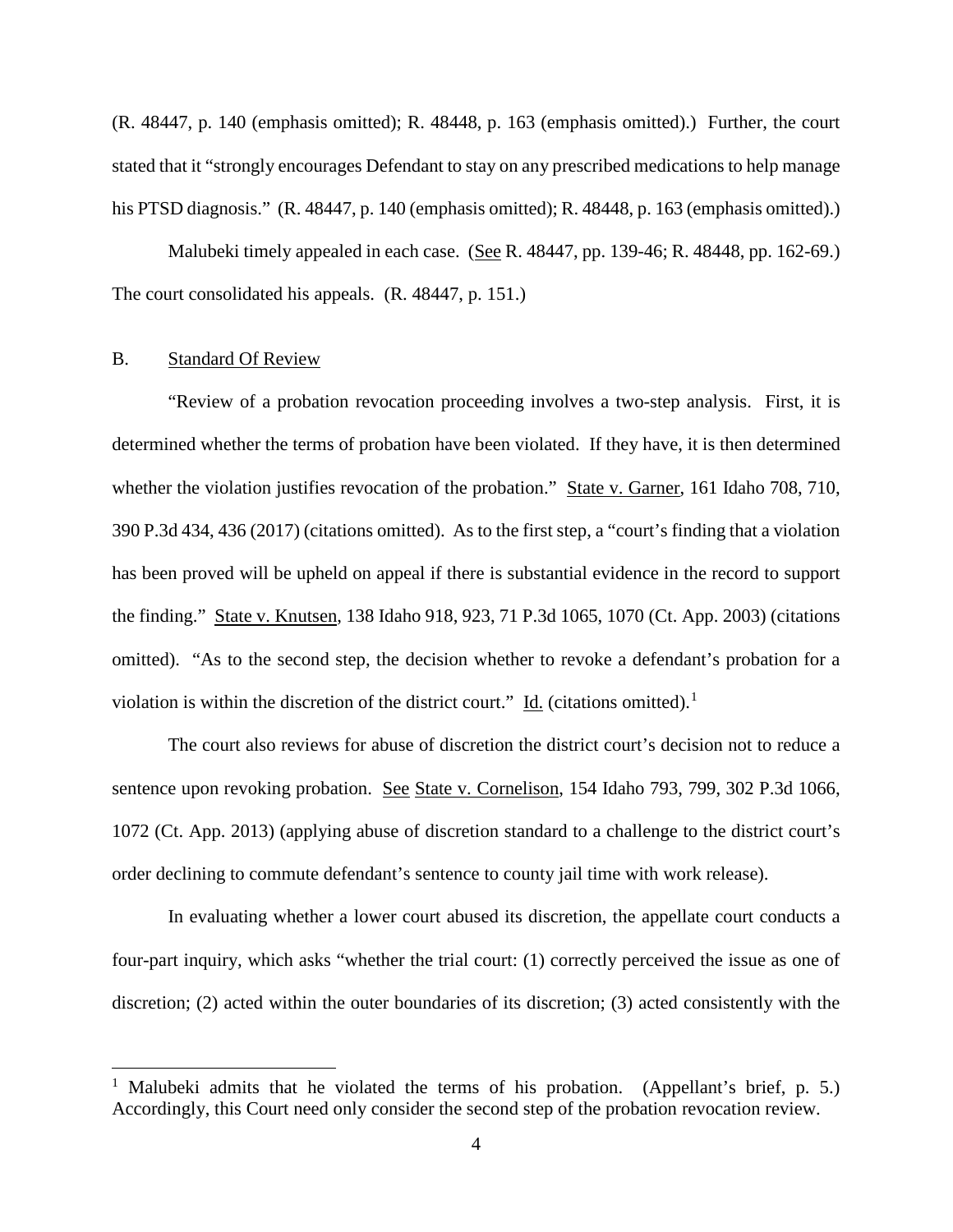legal standards applicable to the specific choices available to it; and (4) reached its decision by the exercise of reason." State v. Herrera, 164 Idaho 261, 272, 429 P.3d 149, 160 (2018) (citing Lunneborg v. My Fun Life, 163 Idaho 856, 863, 421 P.3d 187, 194 (2018)).

#### C. Malubeki Has Shown No Abuse Of The District Court's Discretion

## 1. The District Court Did Not Abuse Its Discretion When It Revoked Malubeki's Probation

"In determining whether to revoke probation a court must examine whether the probation is achieving the goal of rehabilitation and is consistent with the protection of society." State v. Hanson, 150 Idaho 729, 733, 249 P.3d 1184, 1188 (Ct. App. 2011). Courts act within their discretion to revoke a defendant's probation when the defendant's violations demonstrate that probation is not serving its rehabilitative purpose. See, e.g., Cornelison, 154 Idaho at 798-99, 302 P.3d at 1071-72 (affirming probation revocation due to defendant's use of alcohol and marijuana and failure to report because probation was not serving the goal of rehabilitation); Hanson, 150 Idaho at 733, 249 P.3d at 1188 (affirming probation revocation because the violations demonstrated probation was not achieving rehabilitation and that defendant's heavy drinking posed a risk to society).

For instance, in Kerr, the Court of Appeals affirmed probation revocation when the defendant violated his probation by breaking the law in Utah. State v. Kerr, 115 Idaho 725, 726, 769 P.2d 602, 603 (Ct. App. 1989).

While mental health issues may be a factor in the court's decision, they are not, in and of themselves, controlling. See, e.g., State v. Calley, 140 Idaho 663, 666, 99 P.3d 616, 619 (2004) (holding that district court had appropriately considered the information in the psychological report, which indicated that defendant who had committed forgery suffered from untreated, severe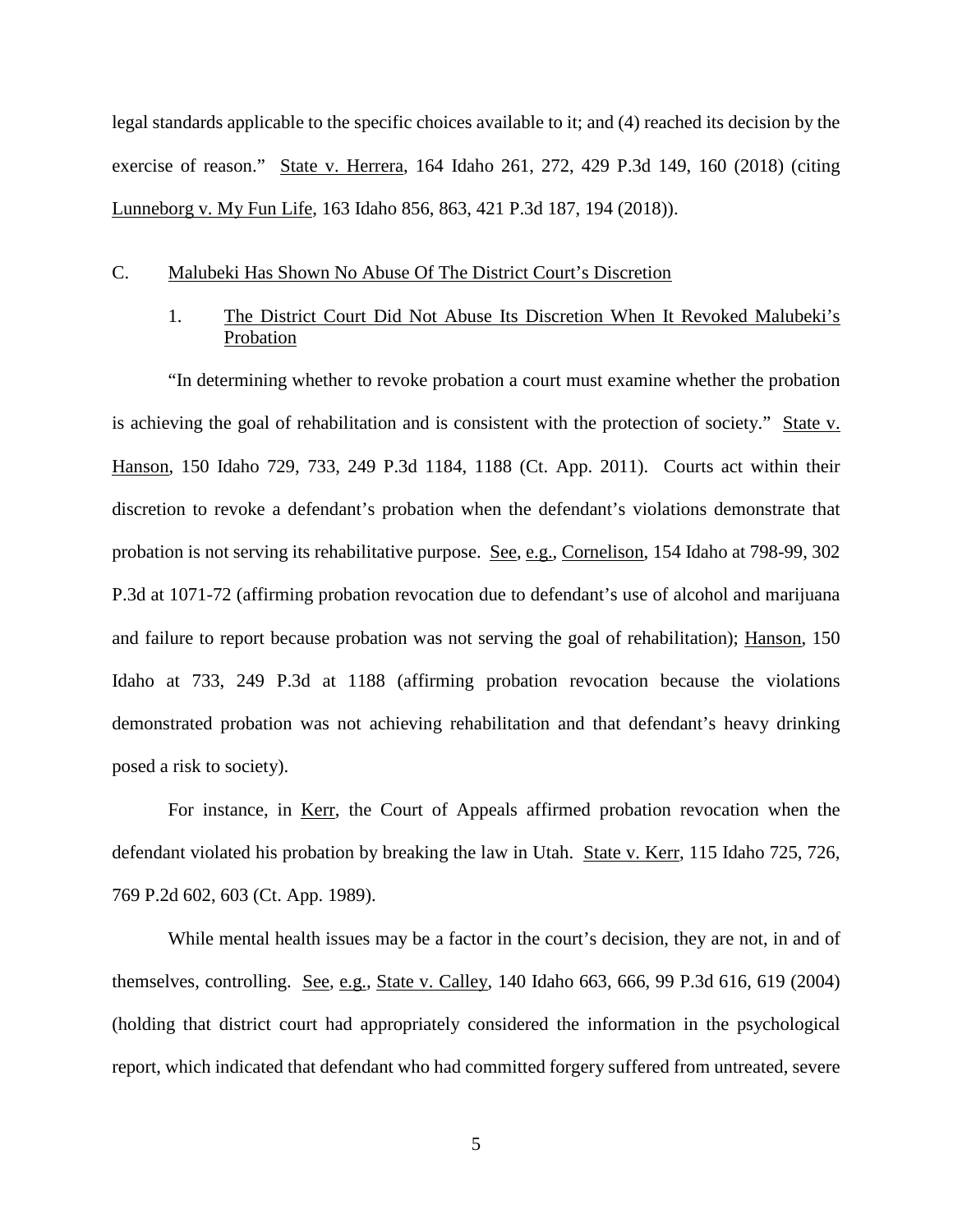depression, but that defendant posed a high risk to reoffend, so imposing consecutive sentence was within the court's discretion); State v. Fife, 115 Idaho 879, 881, 771 P.2d 543, 545 (Ct. App. 1989) (affirming probation revocation despite mental health issues because probation was not rehabilitating defendant, and defendant posed a threat to society). $^2$  $^2$ 

The district court's decision to revoke probation was reasonable. Malubeki had committed another felony while on probation, grand theft, demonstrating that probation was not turning him from his pattern of theft and that society would continue to be at risk from potential further reoffenses. See Kerr, 115 Idaho at 726, 769 P.2d at 603 (affirming probation revocation when defendant violated the law in Utah while on probation); Cornelison, 154 Idaho at 798-99, 302 P.3d at 1071-72 (affirming probation revocation because violations demonstrated probation was not serving the goal of rehabilitation); Hanson, 150 Idaho at 733, 249 P.3d at 1188 (affirming probation revocation because the violations demonstrated probation was not achieving rehabilitation and that defendant posed a risk to society). As the court noted, it had already given him a rider. (11/18/20 Tr., p. 15, Ls. 10-11.) But Malubeki's completion of the rider program had not prevented his recent criminal conduct. The district court had referred Malubeki to mental health court, but the mental health court was not set up to support his diagnosis. (11/18/20 Tr., p. 15, Ls. 2-4.) And in a separate grand theft prosecution, a court had then-recently imposed a seven-year sentence, with two years fixed. (11/18/20 Tr., p. 9, Ls. 9-11.)

Malubeki appears to argue that the district court abused its discretion by revoking probation in light of Malubeki's mental health and substance abuse issues. (Appellant's brief, pp. 6-9.)

 $\overline{a}$ 

<span id="page-6-0"></span> $2$  While the opinion does not identify what Fife's mental health issues were, the Ninth Circuit opinion it cites regarding Fife's Social Security disability appeal discusses Fife's diagnoses, which included "paranoid personality disorder" and "high depression." Fife, 115 Idaho at 881, 771 P.2d at 545 (citing Fife v. Heckler, 767 F.2d 1427 (9th Cir. 1985)); Fife v. Heckler, 767 F.2d at 1429 (discussing diagnoses).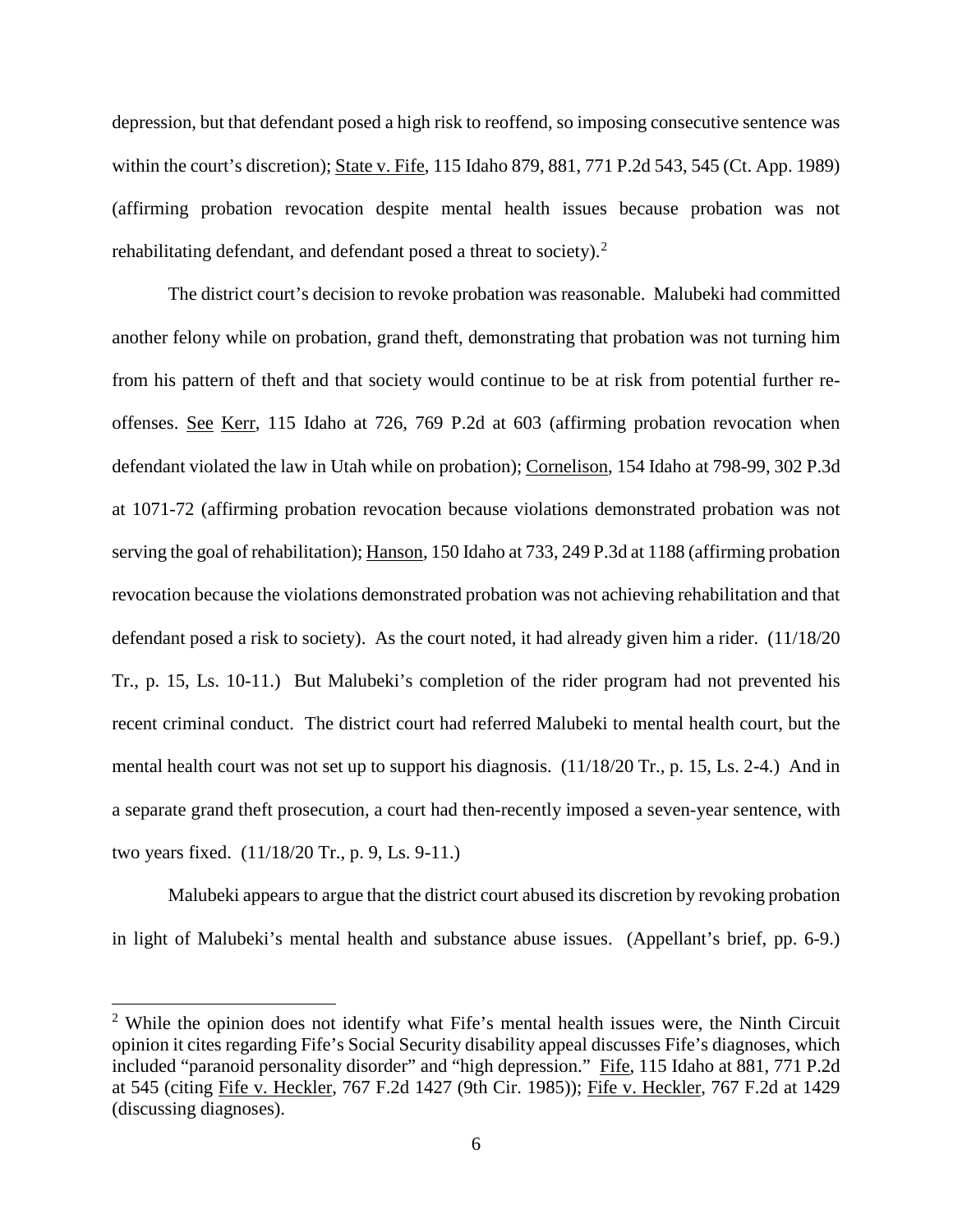Malubeki is mistaken. First, mental health issues are not controlling. See Calley, 140 Idaho at 666, 99 P.3d at 619 (affirming imposition of consecutive sentences over defendant's mental health argument); Fife, 115 Idaho at 881, 771 P.2d at 545 (affirming probation revocation despite mental health issues). And as explained above, the court addressed Malubeki's mental health issues, referring him to mental health court (11/18/20 Tr., p. 7, Ls. 20-23), considering the record information on Malubeki's mental health (Conf. Docs. 48448, pp. 154-59, 199-208) of which some was the result of the court ordering a mental health evaluation (R. 47448 pp. 78-79), and making specific mental health recommendations in its order of revocation (R. 48447, p. 140; R. 48448, p. 163.)

Second, the court was aware of and had considered Malubeki's substance abuse issues. (See, e.g., R. 48447, p. 56 (Malubeki's rider would include program Cognitive Behavior Interventions for Substance Abuse); Conf. Docs. 48448, p. 204 (summarizing Malubeki's reported substance abuse), p. 208 (noting that "drug abuse appears to be a significant influence in his life"); see also State v. Marks, 116 Idaho 976, 977-78, 783 P.2d 315, 316-17 (Ct. App. 1989) (affirming probation revocation when the record indicated the court was "painfully aware" of the defendant's substance abuse issue).

Malubeki has demonstrated no abuse of discretion in the district court's decision to revoke his probation.

### 2. The District Court Did Not Abuse Its Discretion When It Declined To Commute Malubeki's Sentence To Time Served

Upon revoking probation, the district court may "order that the suspended sentence be executed or, in the alternative, the court is authorized under Idaho Criminal Rule 35 to reduce the sentence." State v. Morgan, 153 Idaho 618, 288 P.3d 835 (Ct. App. 2012) (affirming order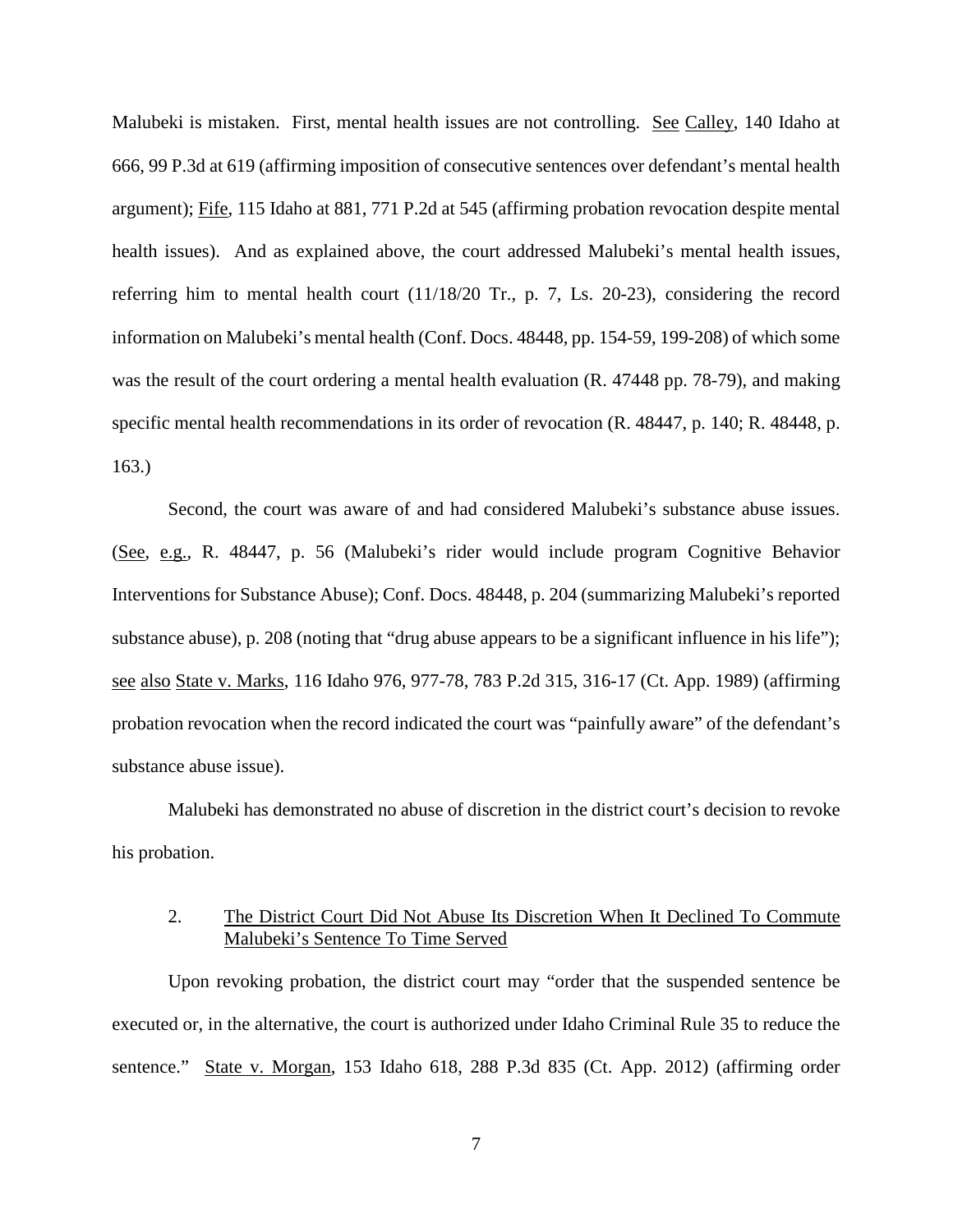executing defendant's original sentence when defendant's probation violations demonstrated defendant posed a risk to society). The court applies "the same criteria to examine a decision made upon a request for sentence reduction as those applied in determining whether the original sentence was reasonable." State v. Martin, 122 Idaho 423, 425, 835 P.2d 658, 660 (Ct. App. 1992); see also State v. Bailey, 161 Idaho 887, 895-96, 392 P.3d 1228, 1236-37 (2017) (reviewing the reasonableness of a sentence involves considering the goals of protecting society, deterrence, rehabilitation, and retribution).

For instance, in State v. Adams, the court affirmed execution of the defendant's original seven-year sentence with one-and-a-half years determinate upon probation revocation. 115 Idaho 1053, 1056, 772 P.2d 260, 263 (Ct. App. 1989). The defendant had violated his probation by making profane statements to a custodial officer. Id. at 1055, 772 P.2d at 262. The district court had appropriately considered its decision to impose the original sentence, giving credit for time served in jail. Id. Accordingly, with less than a year to serve until completion of the minimum period of confinement, the defendant could "obtain parole relatively soon, depending on his behavior in prison." Id.

Here, Malubeki has not demonstrated that the district court abused its discretion by declining to commute his sentence to time served. As explained above, Malubeki's conduct while on probation showed that rehabilitation was not being achieved and that he continued to pose a risk for future property crimes. It would not make sense to commute his sentence to time served, essentially rewarding the probation violations. And like the court in Adams, 115 Idaho at 1055, 772 P.2d at 262, the district court here appropriately considered its decision to impose the original sentence and credited Malubeki with all time served (see Tr., p. 14, L.  $20 - p$ . 16, L. 14.)

Malubeki has shown no abuse of the district court's discretion.

8